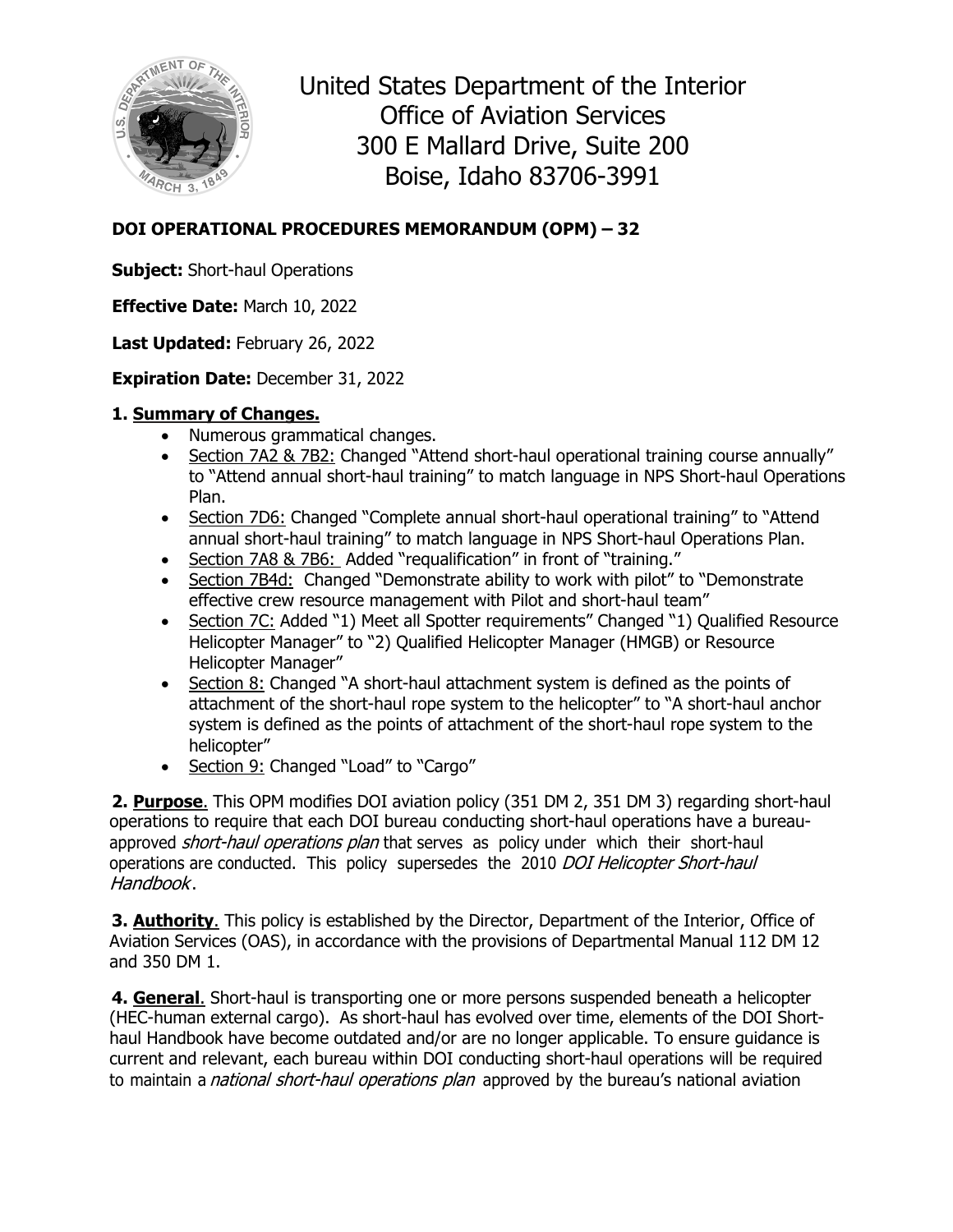manager, which will serve as bureau policy under which their short- haul operations are conducted.

**5. Policy**. Policy for the use of all aircraft within DOI is contained in departmental manuals 350-353 (DM's) and the associated OPM's.

- A. Bureau specific policy covering short-haul operations shall be included within the respective bureau's National Aviation Management Plan.
- B. Bureaus conducting short-haul operations must have a national short-haul operations plan approved by the bureau aviation manager that includes, at minimum:
	- 1) General Information
	- 2) Qualifications and Requirements
	- 3) Training Requirements (e.g., Helicopter Crew Member, Crew Resource Management, etc.)
	- 4) Personal Protective Equipment (PPE)
	- 5) Short-haul Equipment
	- 6) Operational Procedures
	- 7) Risk Management Procedures
	- 8) Emergency Procedures
- C. All aircraft operations will be conducted within DOI aviation requirements and policy.
- D. Bureau plans may be more restrictive but cannot be less restrictive than established DOI policy.
- E. All crewmembers are required to wear PPE as specified in the Interagency Aviation Life Support Equipment (IALSE) Handbook when aboard a helicopter.
- **6. Responsibilities.** The approval, use and oversight of short-haul requires an effective and collaborative working relationship between OAS and the bureaus.
	- A. Bureau Responsibilities.
		- 1) Director:
			- a) New program requests will be approved by the bureau director and forwarded to the OAS director.
		- 2) National Aviation Office:
			- a) With the Interagency Helicopter Short-Haul Unit (HSHU), assist with the development and approve the bureau's short-haul operations plan.
			- b) Forward new program request to bureau director for approval.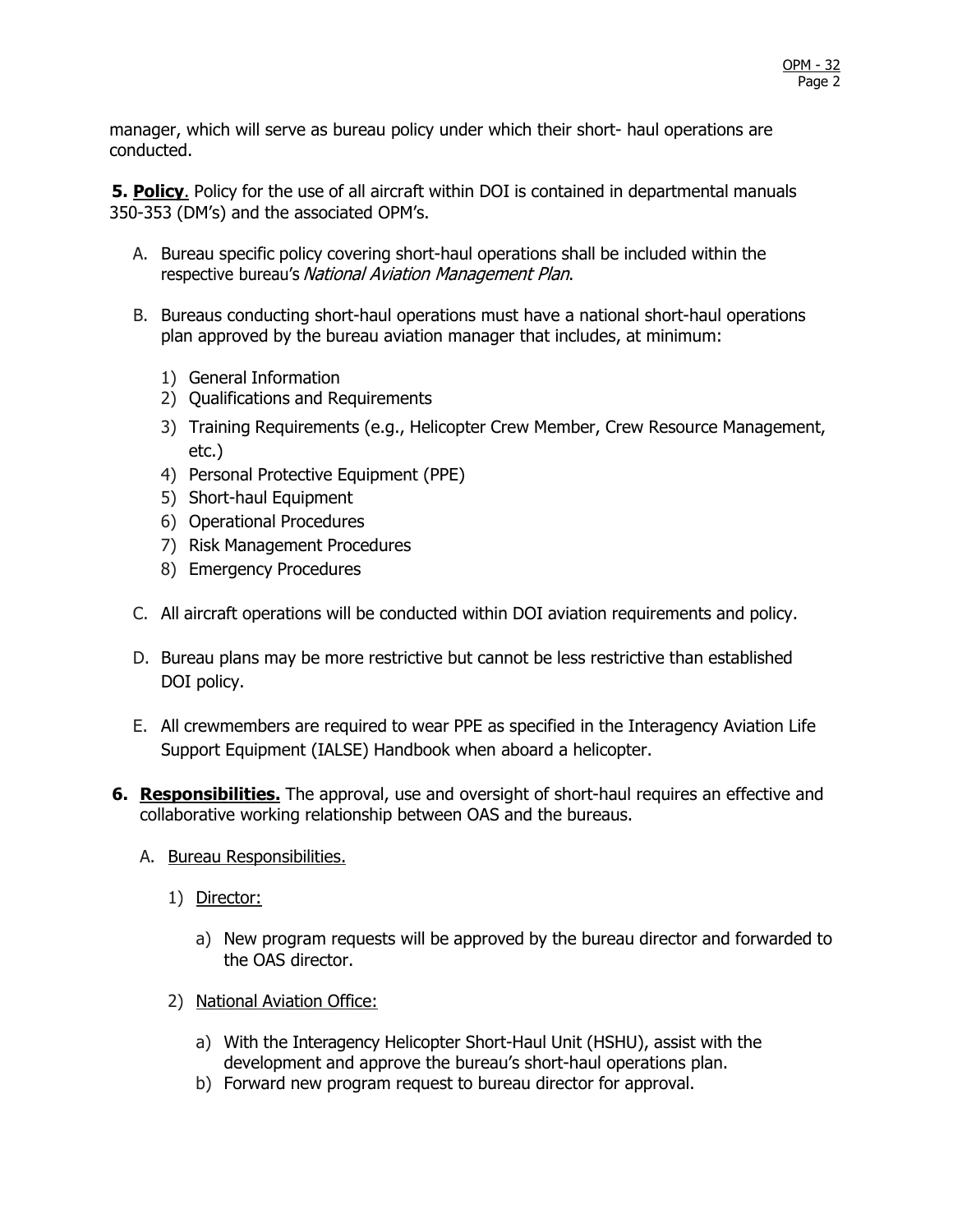- c) Provide to OAS a copy of the bureau's approved short-haul operations plan and the unit's short-haul operations plan.
- d) Approve Check Spotters.
- 3) Field Offices:
	- a) Field offices designate a Short-haul Program Manager and creates the short-haul program request. Request will include the unit's Short-haul Operations Plan which describes when and how short-haul will be used and a go/no-go riskanalysis process. It is recommended that new programs seek input from HSHU.
	- b) The new program request is forwarded to the national aviation office.
	- c) Once the unit's short-haul operations plan is reviewed by the national office, the unit's line officer will approve the unit's plan.
	- d) Once a field office has the bureau director's program approval, they will coordinate with other established short-haul programs to conduct training.
- B. Office of Aviation Services Responsibilities.
	- 1) Develop technical specifications for contracted services.
	- 2) Coordinate with the requesting field unit for the scheduling of annual Interagency Helicopter Pilot Practical Test Standards (IHPPTS), Emergency Short-haul (SAR) testing.
	- 3) Evaluate and inspect contractor Pilots and equipment.
	- 4) Issue approvals for aircraft and Pilots.
	- 5) Review and evaluation bureau programs.
- **7. Qualification and Requirements.** Training for Short-haulers, Spotters, Check Spotters and Pilots, including prerequisites, initial training, annual training and proficiency, must be specified in the bureau's National Short-haul Operations Plan. Training minimums at each level are:
	- A. Short-hauler
		- 1) Have completed the S-271, Interagency Helicopter Crewmember training course .
		- 2) Attend annual short-haul training.
		- 3) Demonstrate knowledge of the inspection, care and maintenance of short-haul equipment and rigging.
		- 4) Demonstrate knowledge of short-haul procedures.
		- 5) Demonstrate knowledge of emergency procedures.
		- 6) Demonstrate knowledge of mission components and ability to perform risk assessments.
		- 7) Complete four short-hauls, two in typical terrain, without procedural error during initial training.
		- 8) Complete two short-hauls, one in typical terrain, without procedural error during annual requalification training.
		- 9) Complete proficiency short-haul every 90 days.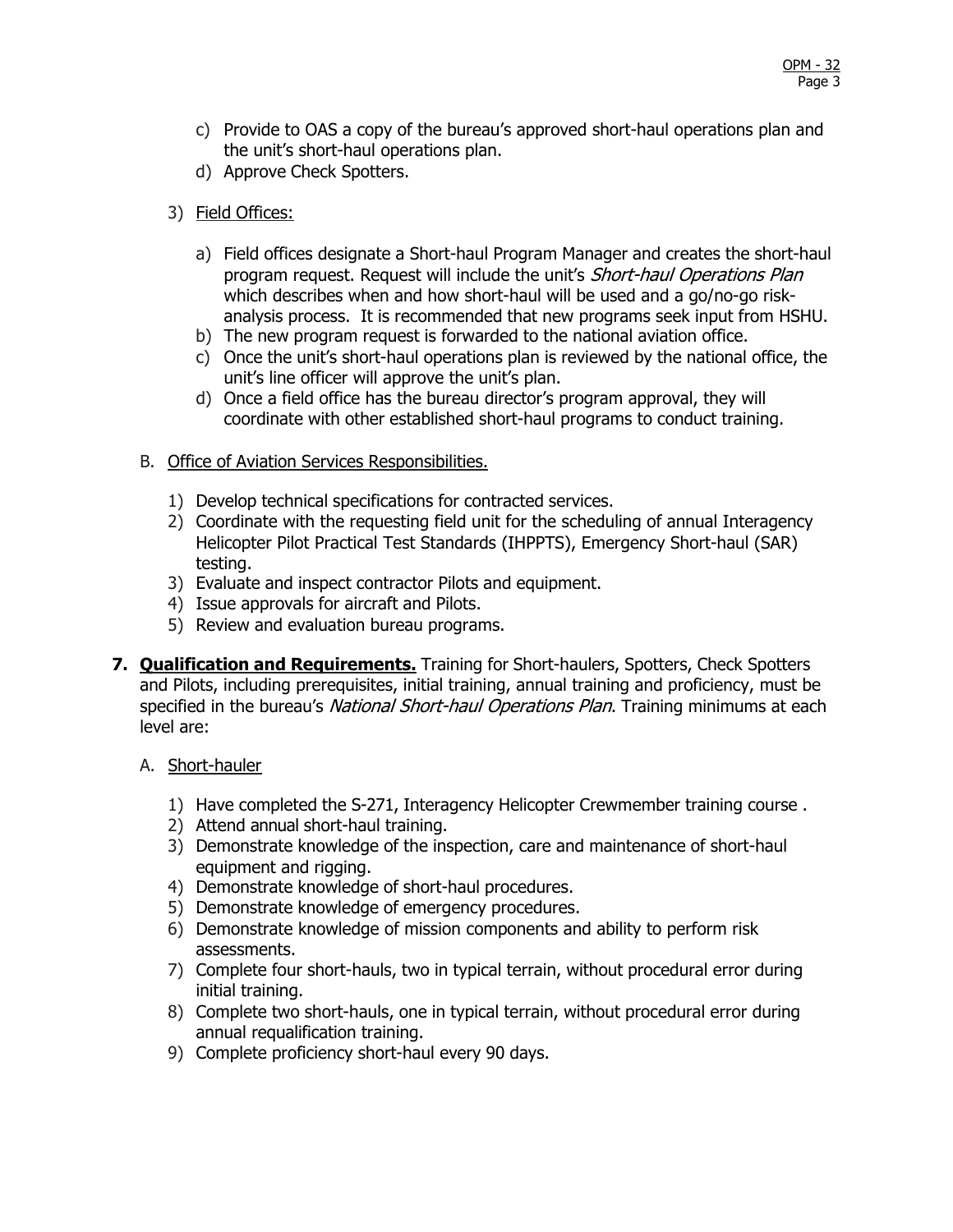## B. Spotter

- 1) Completed S-271, Interagency Helicopter Crewmember training course.
- 2) Attend annual short-haul training.
- 3) Be familiar with the helicopter procurement documents.
- 4) Under the supervision of a qualified Check Spotter:
	- a) Demonstrate knowledge of the inspection, care and maintenance of short-haul equipment.
	- b) Demonstrate ability to rig the helicopter for short-haul, provide a team safetybriefing, and conduct a safety check of short-haul personnel without procedural error.
	- c) Demonstrate knowledge of emergency procedures.
	- d) Demonstrate effective crew resource management with Pilot and short-haul team.
	- e) Demonstrate knowledge of risk assessment and mission structure.
- 5) Spot six loads, two in typical terrain, without procedural error during initial Spotter training.
- 6) Spot four loads without procedural error during annual requalification training.
- 7) Complete proficiency spot of HEC every 90 days.

## C. Check Spotter

- 1) Meet all Spotter requirements
- 2) Qualified Helicopter Manager (HMGB) or Resource Helicopter Manager.
- 3) Qualified Spotter for 2 years.
- 4) Instruct two annual short-haul trainings.
- D. Short-haul Pilot

In addition to the vendor requirements listed in 351 DM3.3, DOI short-haul Pilots must meet the following;

- 1) Qualified in accordance with 14 CFR 133 for Class A and B external load operations.
- 2) 50 hours pilot-in-command (PIC) in make and model in the preceding 12months.
- 3) 25 hours of vertical reference experience requiring precision placement in the preceding 12 months.
- 4) Approved for longline operations.
- 5) Pass the Emergency Short-haul (SAR) Pilot Test described in the IHPPTS.
- 6) Attend annual short-haul training.
- 7) Understand short-haul techniques, Short-hauler/Spotter signals, and operational concerns.
- 8) Demonstrate ability to work with the short-haul Spotter(s).
- 9) Complete a HEC mission every 90 days.
- **8. Short-Haul rope attachment Anchor.** A short-haul anchor system is defined as the points of attachment of the short-haul rope system to the helicopter. This system will include dual attachments designed to be controlled by Spotter and/or pilot release in an emergency. The load must be fully jettisonable, using two separate and independent actions.